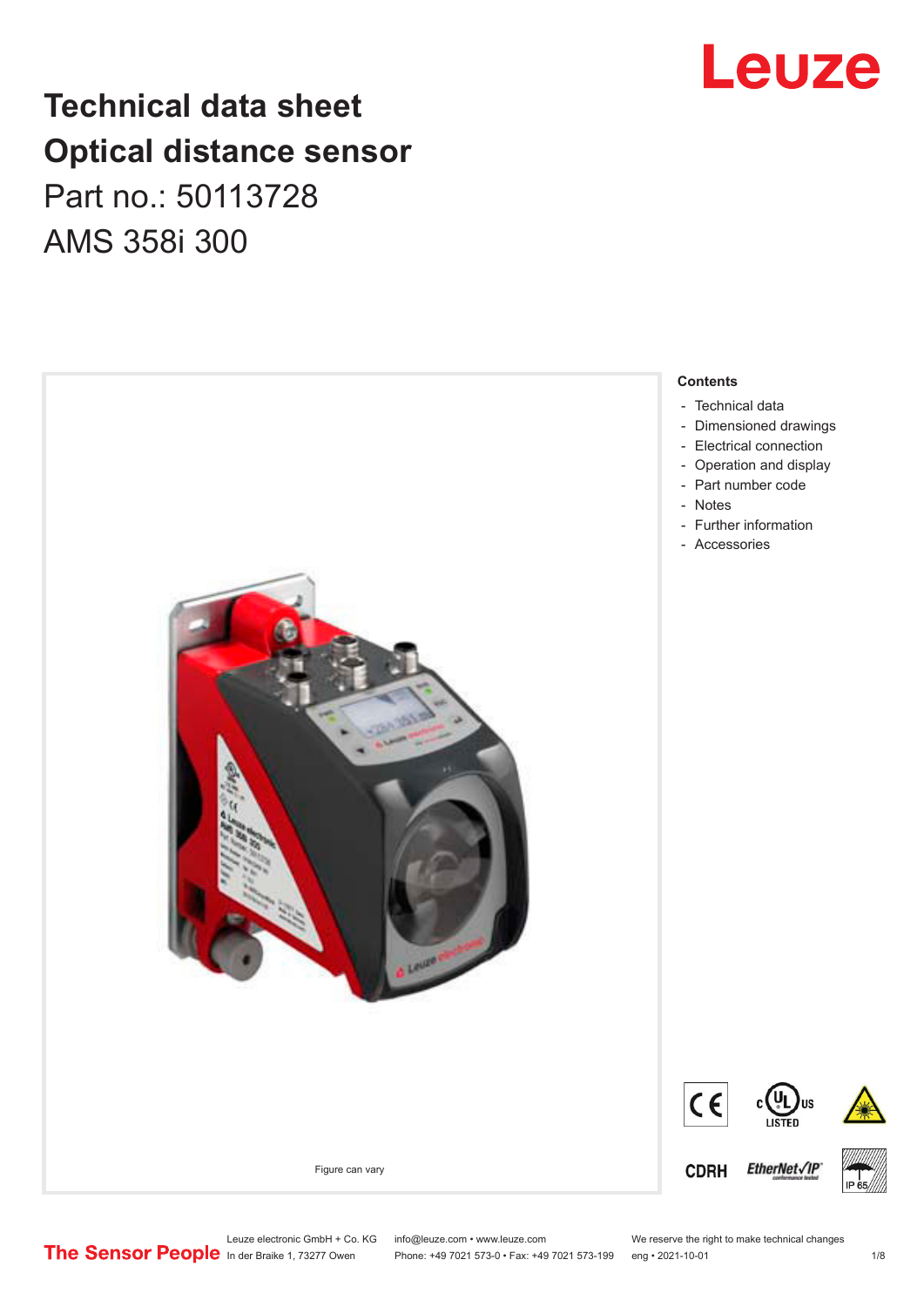### <span id="page-1-0"></span>**Technical data**

# **Leuze**

#### **Basic data**

| <b>Series</b>                    | <b>AMS 300i</b>                                             |
|----------------------------------|-------------------------------------------------------------|
| Application                      | Collision protection of cranes / gantry<br>cranes           |
|                                  | Positioning of electroplating plants                        |
|                                  | Positioning of high-bay storage devices                     |
|                                  | Positioning of skillet systems and side-<br>tracking skates |
| <b>Characteristic parameters</b> |                                                             |
| <b>MTTF</b>                      | 31 years                                                    |
| <b>Optical data</b>              |                                                             |
| <b>Light source</b>              | Laser, Red                                                  |
| Laser class                      | 2, IEC/EN 60825-1:2014                                      |
| Measurement data                 |                                                             |
| <b>Measurement range</b>         | 200  300,000 mm                                             |
| <b>Accuracy</b>                  | $5 \text{ mm}$                                              |
| Reproducibility (3 sigma)        | $3 \, \text{mm}$                                            |
| Max. traverse rate               | $10 \text{ m/s}$                                            |
| <b>Electrical data</b>           |                                                             |
| Performance data                 |                                                             |
| Supply voltage U <sub>B</sub>    | 18  30 V, DC                                                |
| <b>Interface</b>                 |                                                             |
| <b>Type</b>                      | EtherNet IP                                                 |
|                                  |                                                             |
| <b>EtherNet IP</b>               |                                                             |
| <b>Switch functionality</b>      | Integrated                                                  |
| <b>Transmission speed</b>        | 10 Mbit/s<br>100 Mbit/s                                     |
|                                  |                                                             |
| <b>Connection</b>                |                                                             |
| <b>Number of connections</b>     | 4 Piece(s)                                                  |
| <b>Connection 1</b>              |                                                             |
| <b>Function</b>                  | <b>BUS IN</b>                                               |
|                                  | Data interface                                              |
| <b>Type of connection</b>        | Connector                                                   |
| <b>Designation on device</b>     | <b>BUS IN</b>                                               |
| <b>Thread size</b>               | M12                                                         |
| <b>Type</b>                      | Female                                                      |
| No. of pins                      | 4 -pin                                                      |
| Encoding                         | D-coded                                                     |
| <b>Connection 2</b>              |                                                             |
| <b>Function</b>                  | <b>BUS OUT</b>                                              |
|                                  | Data interface                                              |
| <b>Type of connection</b>        | Connector                                                   |
| <b>Designation on device</b>     | <b>BUS OUT</b>                                              |
| <b>Thread size</b>               | M12                                                         |
| <b>Type</b>                      | Female                                                      |
| No. of pins                      | 4-pin                                                       |
| Encoding                         | D-coded                                                     |

| Connection 3                                    |                           |
|-------------------------------------------------|---------------------------|
| <b>Function</b>                                 | PWR / SW IN / OUT         |
|                                                 | Voltage supply            |
| Type of connection                              | Connector                 |
| <b>Designation on device</b>                    | <b>PWR</b>                |
| <b>Thread size</b>                              | M <sub>12</sub>           |
| <b>Type</b>                                     | Male                      |
| No. of pins                                     | 5-pin                     |
| Encoding                                        | A-coded                   |
|                                                 |                           |
| <b>Connection 4</b>                             |                           |
| <b>Function</b>                                 | Service interface         |
| Type of connection                              | Connector                 |
| <b>Designation on device</b>                    | <b>SERVICE</b>            |
| <b>Thread size</b>                              | M <sub>12</sub>           |
| <b>Type</b>                                     | Female                    |
| No. of pins                                     | $5 - pin$                 |
| Encoding                                        | A-coded                   |
|                                                 |                           |
| <b>Mechanical data</b>                          |                           |
|                                                 | Cubic                     |
| Design<br>Dimension (W x H x L)                 | 84 mm x 166.5 mm x 159 mm |
| <b>Housing material</b>                         | Metal                     |
|                                                 |                           |
| Net weight                                      | $2,450$ g                 |
| <b>Type of fastening</b>                        | Through-hole mounting     |
| <b>Operation and display</b>                    |                           |
|                                                 |                           |
|                                                 |                           |
| <b>Type of display</b>                          | LC Display                |
|                                                 | LED                       |
| <b>Operational controls</b>                     | Membrane keyboard         |
|                                                 |                           |
| Environmental data                              |                           |
| Ambient temperature, operation                  | $-550 °C$                 |
| Ambient temperature, storage                    | $-30$ 70 °C               |
| <b>Relative humidity (non-condensing)</b>       | 90%                       |
|                                                 |                           |
| <b>Certifications</b>                           |                           |
|                                                 | IP 65                     |
| Degree of protection<br><b>Protection class</b> | Ш                         |
|                                                 | c UL US                   |
|                                                 |                           |
| <b>Certifications</b><br><b>Classification</b>  |                           |
|                                                 |                           |
| <b>Customs tariff number</b>                    | 90318020                  |
|                                                 | 27270801                  |
| eCl@ss 5.1.4<br>eCl@ss 8.0                      | 27270801                  |
| eCl@ss 9.0                                      | 27270801                  |
| eCl@ss 10.0                                     | 27270801                  |
| eCl@ss 11.0                                     | 27270801                  |
| <b>ETIM 5.0</b>                                 | EC001825                  |
| <b>ETIM 6.0</b>                                 | EC001825                  |
| <b>ETIM 7.0</b>                                 | EC001825                  |

Leuze electronic GmbH + Co. KG info@leuze.com • www.leuze.com We reserve the right to make technical changes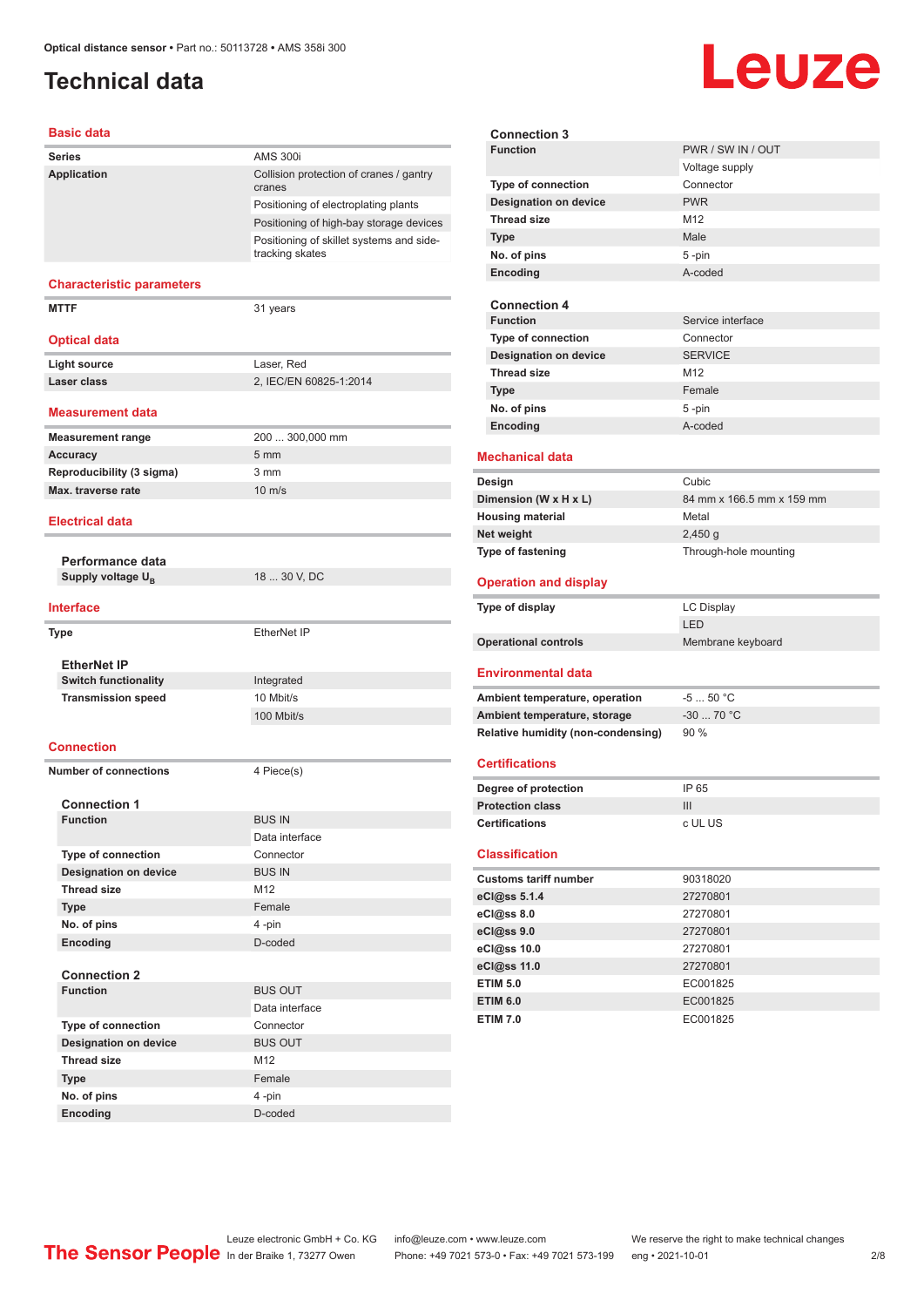#### <span id="page-2-0"></span>**Dimensioned drawings**

All dimensions in millimeters



A M5 screw for alignment

C Optical axis

D Zero point of the distance to be measured

B Knurled nut with WAF 4 hexagon socket and M 5 nut for securing

## **Leuze**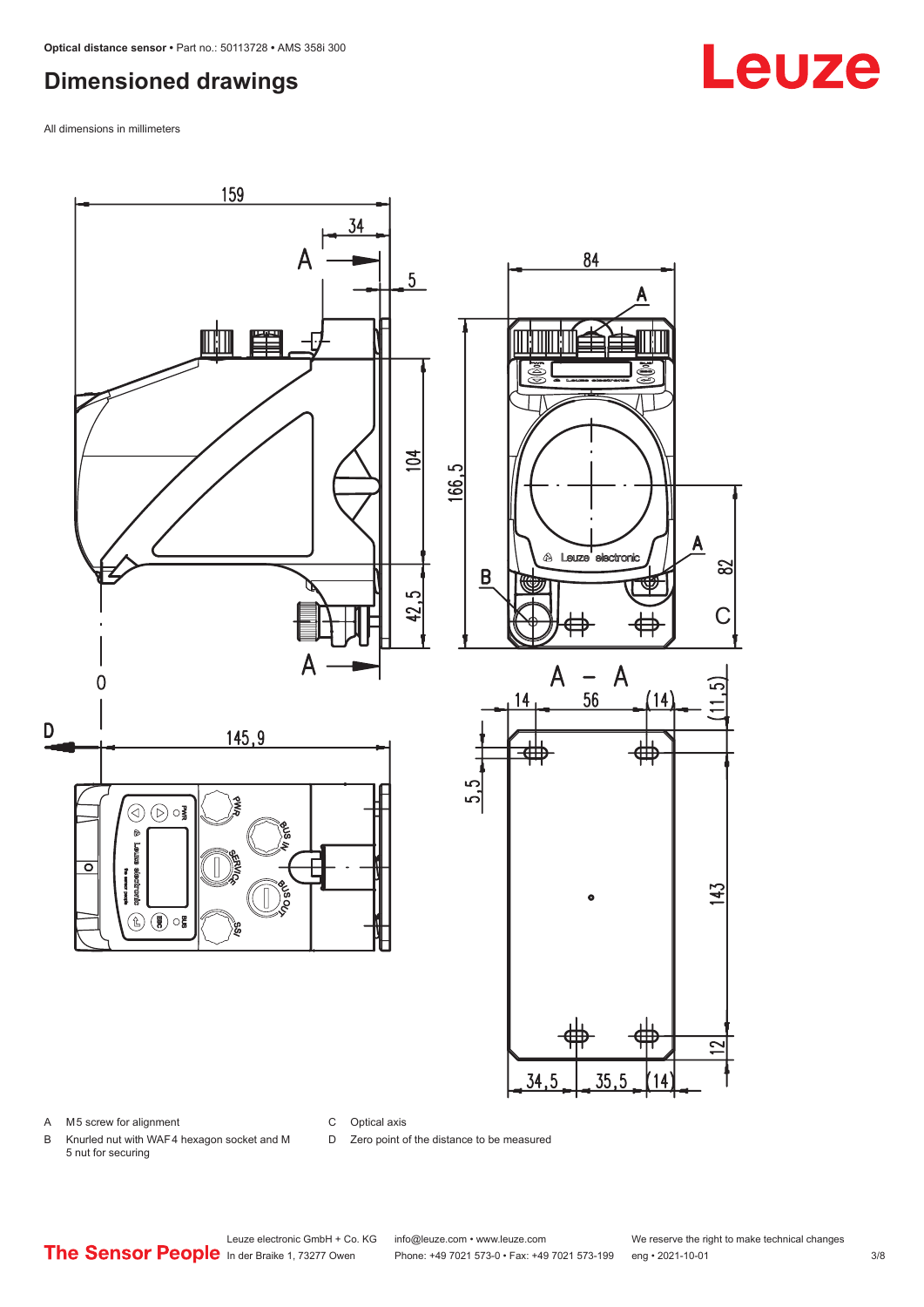#### <span id="page-3-0"></span>**Electrical connection**

| <b>Connection 1</b> | <b>BUS IN</b>                   |
|---------------------|---------------------------------|
| <b>Function</b>     | <b>BUS IN</b><br>Data interface |
| Type of connection  | Connector                       |
| <b>Thread size</b>  | M12                             |
| <b>Type</b>         | Female                          |
| <b>Material</b>     | Metal                           |
| No. of pins         | 4-pin                           |
| Encoding            | D-coded                         |

#### **Pin Pin assignment** 1 TD+<br>2 RD+ **2** RD+ **3** TD-**4** RD-

**Connection 2 BUS OUT** 



| <b>Function</b>    | <b>BUS OUT</b> |
|--------------------|----------------|
|                    | Data interface |
| Type of connection | Connector      |
| <b>Thread size</b> | M12            |
| <b>Type</b>        | Female         |
| <b>Material</b>    | Metal          |
| No. of pins        | 4-pin          |
| Encoding           | D-coded        |

| Pin | <b>Pin assignment</b> |
|-----|-----------------------|
|     | $TD+$                 |

| $\overline{2}$<br>$RD+$<br>TD-<br>3<br>RD-<br>$\overline{4}$ | 1 | $TD+$ |
|--------------------------------------------------------------|---|-------|
|                                                              |   |       |
|                                                              |   |       |
|                                                              |   |       |

| <b>Connection 3</b>       | <b>PWR</b>        |
|---------------------------|-------------------|
| <b>Function</b>           | PWR / SW IN / OUT |
|                           | Voltage supply    |
| <b>Type of connection</b> | Connector         |
| <b>Thread size</b>        | M12               |
| <b>Type</b>               | Male              |
| <b>Material</b>           | Metal             |
| No. of pins               | $5$ -pin          |
| Encoding                  | A-coded           |

| Pin            | <b>Pin assignment</b> |
|----------------|-----------------------|
|                | <b>VIN</b>            |
| $\overline{2}$ | I/O <sub>1</sub>      |
| 3              | <b>GND</b>            |
| 4              | I/O <sub>2</sub>      |
| 5              | FE.                   |



## Leuze

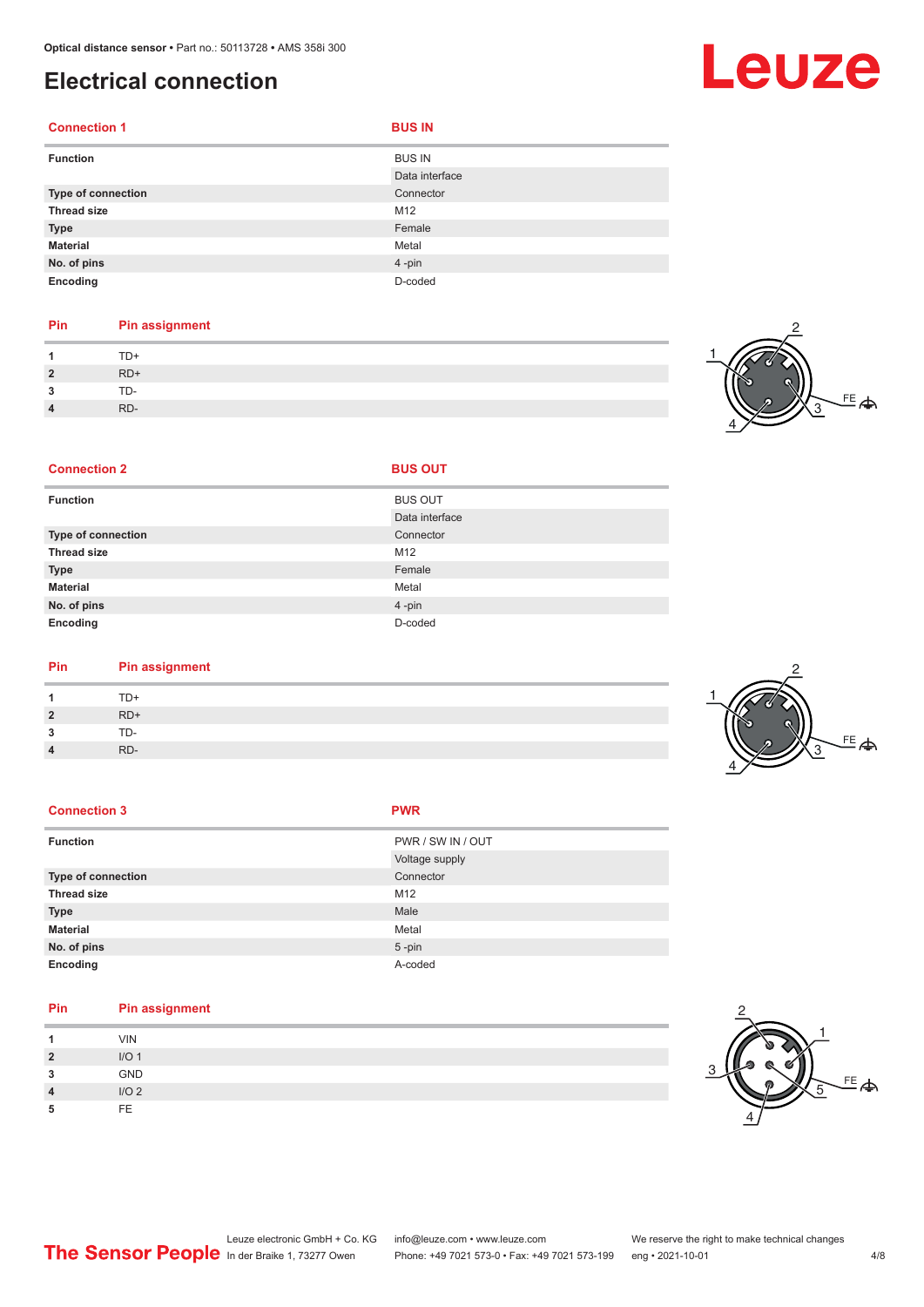#### <span id="page-4-0"></span>**Electrical connection**

#### **Connection 4 SERVICE**

| <b>Function</b>    | Service interface |
|--------------------|-------------------|
| Type of connection | Connector         |
| <b>Thread size</b> | M12               |
| <b>Type</b>        | Female            |
| <b>Material</b>    | Metal             |
| No. of pins        | $5 - pin$         |
| Encoding           | A-coded           |

#### **Pin Pin assignment 1** n.c. **2** RS 232-TX **3** GND **4** RS 232-RX

**5** n.c.

#### 3 1 5 4

### **Operation and display**

| LED            |                | <b>Display</b>                  | <b>Meaning</b>                                                              |
|----------------|----------------|---------------------------------|-----------------------------------------------------------------------------|
| 1              | <b>PWR</b>     | Off                             | No supply voltage                                                           |
|                |                | Green, flashing                 | Voltage connected / no measurement value output / initialization<br>running |
|                |                | Green, continuous light         | Device OK, measurement value output                                         |
|                |                | Red, flashing                   | Device OK, warning set                                                      |
|                |                | Red, continuous light           | No measurement value output                                                 |
| $\overline{2}$ | <b>NET</b>     | Off                             | No supply voltage                                                           |
|                |                | Green, flashing                 | No Ethernet/IP communication                                                |
|                |                | Green, continuous light         | Bus operation ok                                                            |
|                |                | Red, flashing                   | Time-out in bus communication                                               |
|                |                | Red, continuous light           | Double IP address                                                           |
|                |                | Red/green, flashing alternately | Self test                                                                   |
| 3              | <b>BUS IN</b>  | Green, continuous light         | Link OK                                                                     |
|                |                | Yellow, flashing                | Data exchange active                                                        |
| 4              | <b>BUS OUT</b> | Green, continuous light         | Link OK                                                                     |
|                |                | Yellow, flashing                | Data exchange active                                                        |

#### **Part number code**

Part designation: **AMS 3XXi YYY Z AAA**

| <b>AMS</b> | <b>Operating principle</b><br>AMS: absolute measurement system                                                                                                                                                                                        |
|------------|-------------------------------------------------------------------------------------------------------------------------------------------------------------------------------------------------------------------------------------------------------|
| 3XXi       | Series/interface (integrated fieldbus technology)<br>300i: RS 422/RS 232<br>301i: RS 485<br>304i: PROFIBUS DP / SSI<br>308i: TCP/IP<br>335i: CANopen<br>338i: EtherCAT<br>348i: PROFINET RT<br>355i: DeviceNet<br>358i: EtherNet/IP<br>384i: Interbus |



## Leuze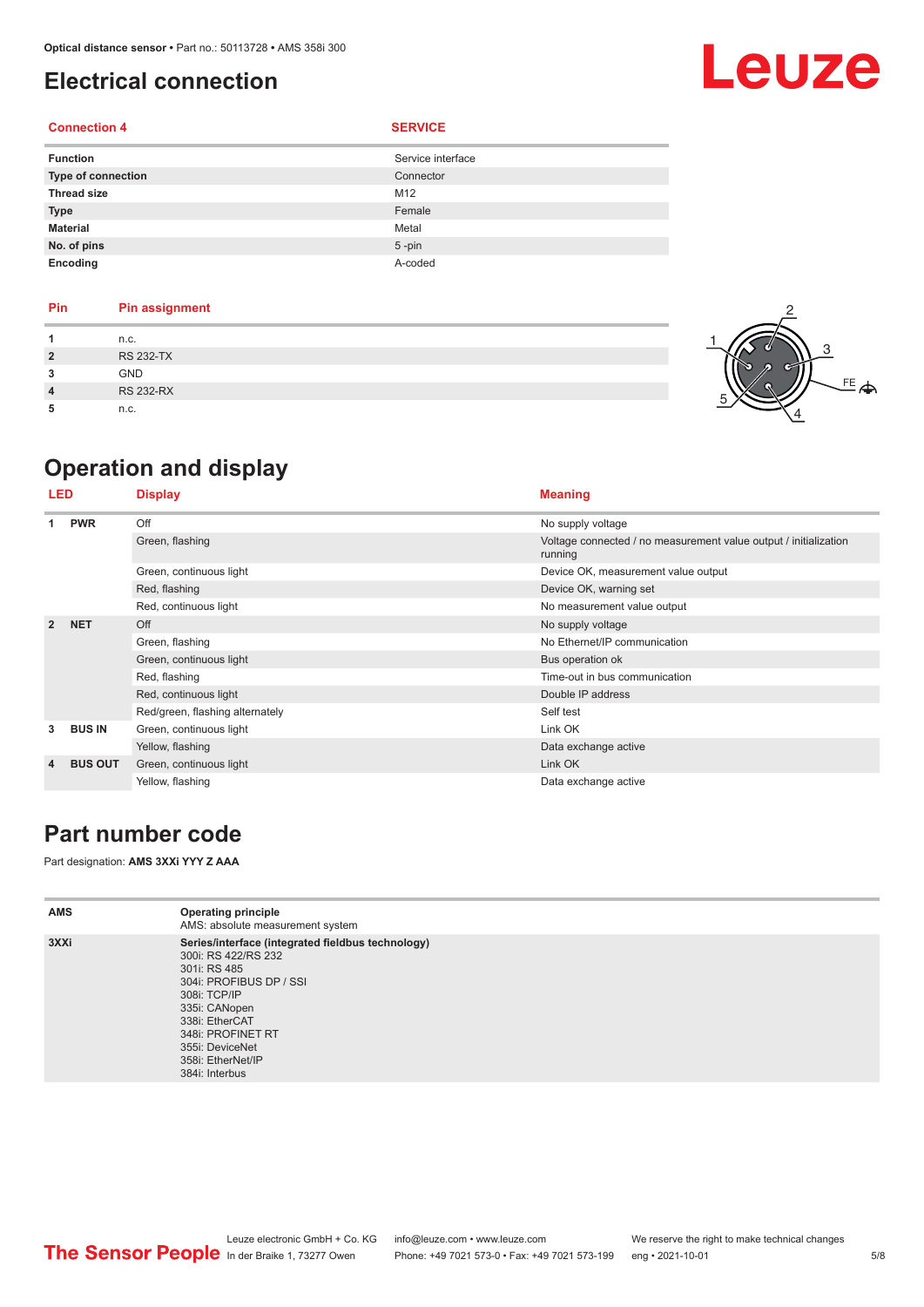#### <span id="page-5-0"></span>**Part number code**



| <b>YYY</b>  | <b>Operating range</b><br>40: max. operating range in m<br>120: max. operating range in m<br>200: max. operating range in m<br>300: max. operating range in m |
|-------------|---------------------------------------------------------------------------------------------------------------------------------------------------------------|
| z           | <b>Special equipment</b><br>H: With heating                                                                                                                   |
| <b>AAA</b>  | Interface<br>SSI: with SSI interface                                                                                                                          |
| <b>Note</b> |                                                                                                                                                               |

 $\%$  A list with all available device types can be found on the Leuze website at www.leuze.com.

#### **Notes**

| Observe intended use! |                                                                                                                                                                                                                               |  |  |  |
|-----------------------|-------------------------------------------------------------------------------------------------------------------------------------------------------------------------------------------------------------------------------|--|--|--|
|                       | $\%$ This product is not a safety sensor and is not intended as personnel protection.<br>§ The product may only be put into operation by competent persons.<br>$\%$ Only use the product in accordance with its intended use. |  |  |  |

|  | <b>ATTENTION! LASER RADIATION - CLASS 2 LASER PRODUCT</b>                                                                                                                                                                                                           |
|--|---------------------------------------------------------------------------------------------------------------------------------------------------------------------------------------------------------------------------------------------------------------------|
|  | Do not stare into beam!<br>The device satisfies the requirements of IEC/EN 60825-1:2014 safety requlations for a product of laser class 2 as well as the U.S. 21 CFR 1040.10<br>requlations with deviations corresponding to Laser Notice No. 56 from May 08, 2019. |
|  | Never look directly into the laser beam or in the direction of reflected laser beams! If you look into the beam path over a longer time period, there is a risk<br>of injury to the retina.                                                                         |
|  | $\%$ Do not point the laser beam of the device at persons!                                                                                                                                                                                                          |
|  | $\%$ Interrupt the laser beam using a non-transparent, non-reflective object if the laser beam is accidentally directed towards a person.                                                                                                                           |
|  | $\%$ When mounting and aligning the device, avoid reflections of the laser beam off reflective surfaces!                                                                                                                                                            |
|  | $\&$ CAUTION! Use of controls or adjustments or performance of procedures other than specified herein may result in hazardous light exposure.                                                                                                                       |
|  | $\%$ Observe the applicable statutory and local laser protection regulations.                                                                                                                                                                                       |
|  | $\ddot{\varphi}$ The device must not be tampered with and must not be changed in any way.<br>There are no user-serviceable parts inside the device.<br>Repairs must only be performed by Leuze electronic GmbH + Co. KG.                                            |

|  | <b>NOTE</b>                                                                                                                                                                                                                                                |
|--|------------------------------------------------------------------------------------------------------------------------------------------------------------------------------------------------------------------------------------------------------------|
|  | Affix laser information and warning signs!<br>Laser information and warning signs are affixed to the device. In addition, self-adhesive laser information and warning signs (stick-on labels) are supplied in<br>several languages.                        |
|  | the laser information sheet to the device in the language appropriate for the place of use. When using the device in the US, use the stick-on label<br>with the "Complies with 21 CFR 1040.10" note.                                                       |
|  | $\%$ Affix the laser information and warning signs near the device if no signs are attached to the device (e.g. because the device is too small) or if the attached<br>laser information and warning signs are concealed due to the installation position. |
|  | $\%$ Affix the laser information and warning signs so that they are legible without exposing the reader to the laser radiation of the device or other optical<br>radiation.                                                                                |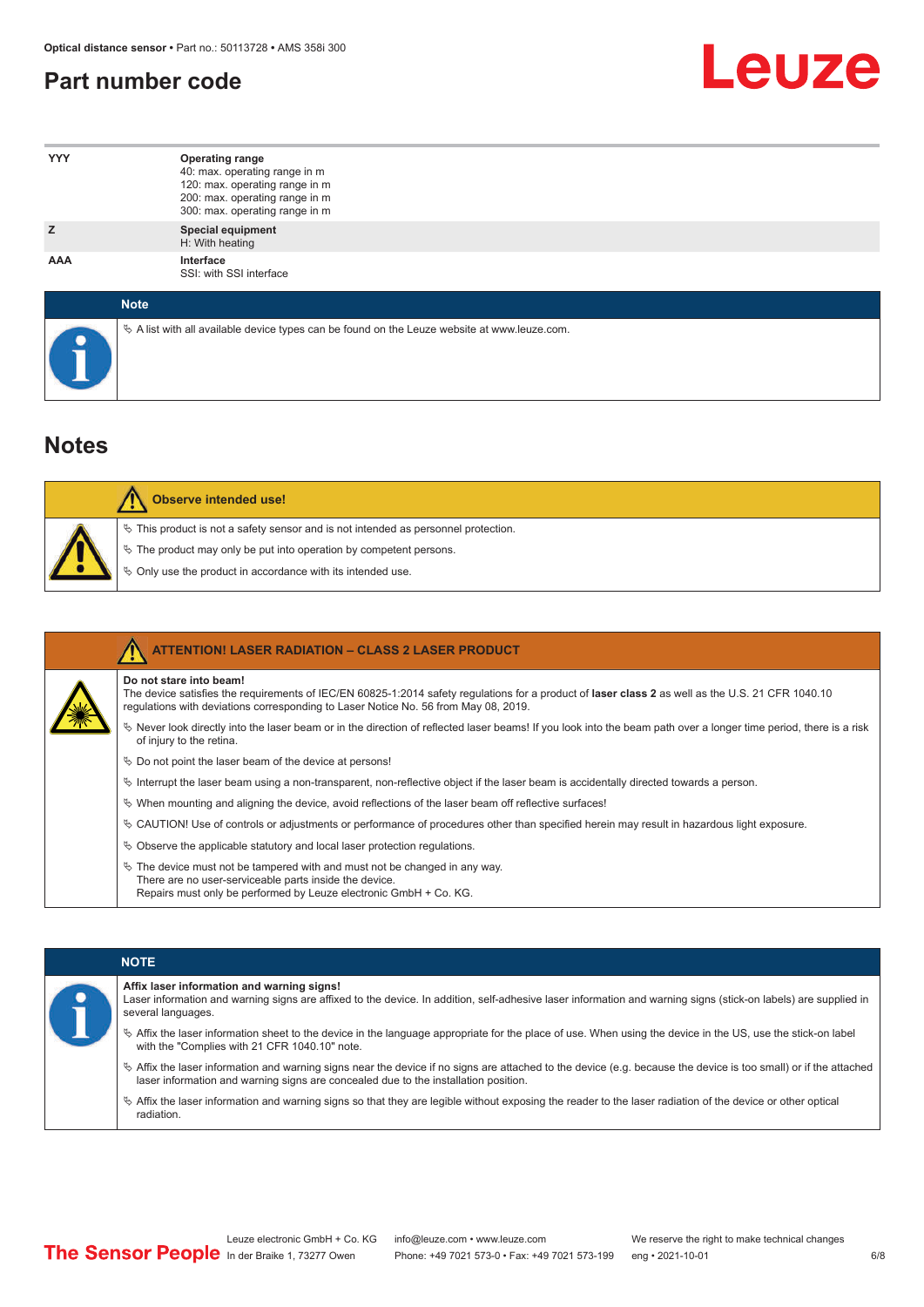#### <span id="page-6-0"></span>**Further information**



- For UL applications, use is only permitted in Class 2 circuits in accordance with the NEC (National Electric Code).
- Use as safety-related component within the safety function is possible, if the component combination is designed correspondingly by the machine manufacturer.

#### **Accessories**

### Connection technology - Connection cables

|  | Part no. | <b>Designation</b>      | <b>Article</b>   | <b>Description</b>                                                                                                                                                                            |
|--|----------|-------------------------|------------------|-----------------------------------------------------------------------------------------------------------------------------------------------------------------------------------------------|
|  | 50132079 | KD U-M12-5A-V1-<br>050  | Connection cable | Connection 1: Connector, M12, Axial, Female, A-coded, 5-pin<br>Connection 2: Open end<br>Shielded: No<br>Cable length: 5,000 mm<br>Sheathing material: PVC                                    |
|  | 50135074 | KS ET-M12-4A-P7-<br>050 | Connection cable | Suitable for interface: Ethernet<br>Connection 1: Connector, M12, Axial, Male, D-coded, 4-pin<br>Connection 2: Open end<br>Shielded: Yes<br>Cable length: 5,000 mm<br>Sheathing material: PUR |

#### Connection technology - Interconnection cables

|                   |             | Part no. | <b>Designation</b>                     | <b>Article</b>        | <b>Description</b>                                                                                                                                                                        |
|-------------------|-------------|----------|----------------------------------------|-----------------------|-------------------------------------------------------------------------------------------------------------------------------------------------------------------------------------------|
| $\mathbb{C}$<br>≝ | щ<br>⊔<br>Ī | 50135081 | <b>KSS ET-M12-4A-</b><br>RJ45-A-P7-050 | Interconnection cable | Suitable for interface: Ethernet<br>Connection 1: Connector, M12, Axial, Male, D-coded, 4-pin<br>Connection 2: RJ45<br>Shielded: Yes<br>Cable length: 5,000 mm<br>Sheathing material: PUR |

#### Reflective tapes for distance sensors

| Part no. | <b>Designation</b>         | <b>Article</b>  | <b>Description</b>                                                                                                                                                                                           |
|----------|----------------------------|-----------------|--------------------------------------------------------------------------------------------------------------------------------------------------------------------------------------------------------------|
| 50115022 | Reflexfolie<br>914x914mm-H | Reflector       | Special version: Heating<br>Supply voltage: 230 V, AC<br>Design: Rectangular<br>Reflective surface: 914 mm x 914 mm<br>Base material: Aluminum composite<br>Fastening: Mounting plate, Through-hole mounting |
| 50108988 | Reflexfolie<br>914x914mm-S | Reflective tape | Design: Rectangular<br>Reflective surface: 914 mm x 914 mm<br>Chemical designation of the material: PMMA<br>Fastening: Adhesive                                                                              |